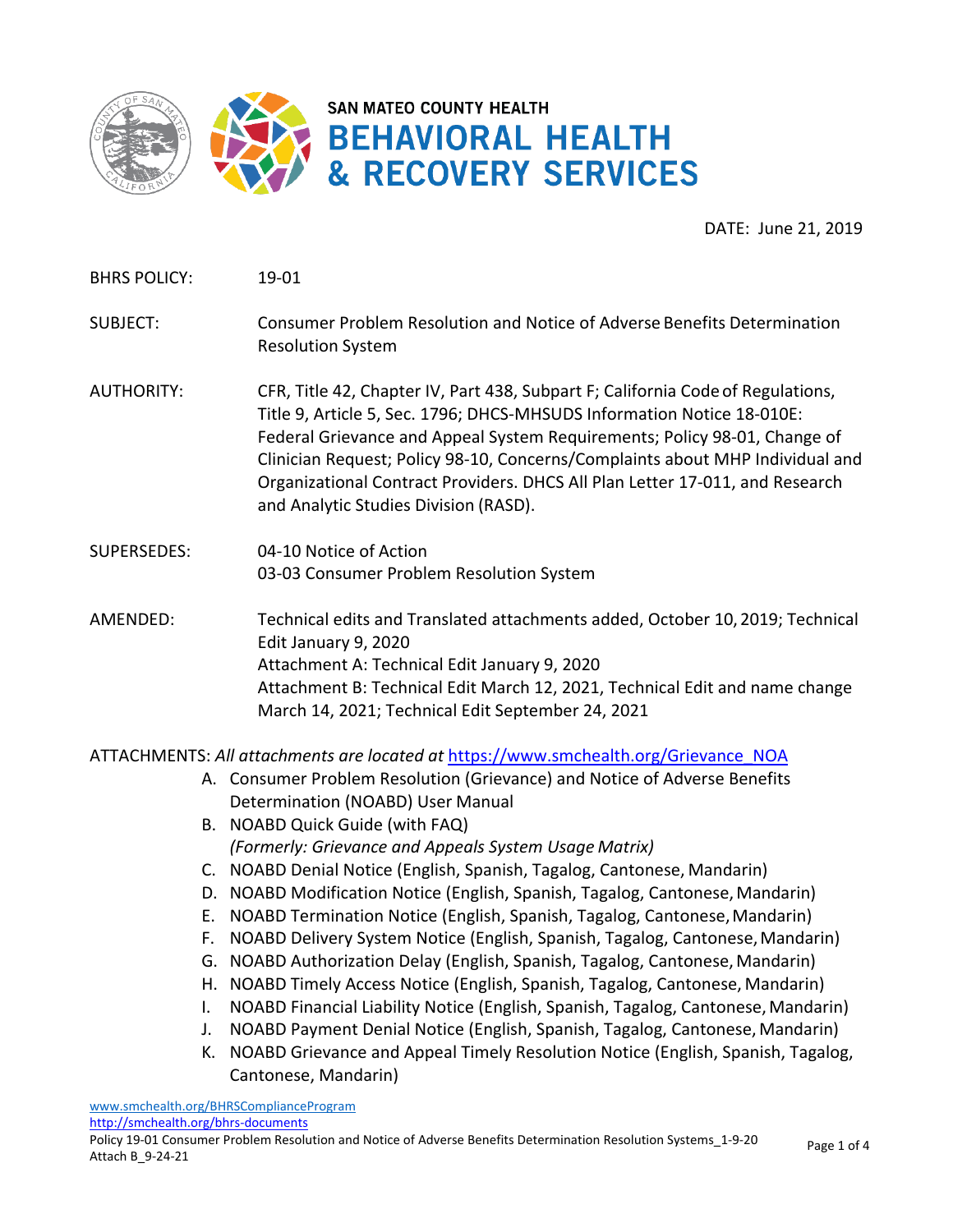- L. NAR (Notice of Appeals Resolution) NOABD Overturned Notice (English, Spanish, Tagalog, Cantonese, Mandarin)
- M. NAR (Notice of Appeals Resolution) NOABD Upheld Notice (English, Spanish, Tagalog, Cantonese, Mandarin)
- N. Notice of Grievance Resolution (English, Spanish, Tagalog, Cantonese,Mandarin)
- O. NOABD Your Rights Attachment (English, Spanish, Tagalog, Cantonese,Mandarin)
- P. NAR (Notice of Appeals Resolution) Your Rights (English, Spanish, Tagalog, Cantonese, Mandarin)
- Q. Language Assistance Taglines (English, Spanish, Tagalog, Cantonese,Mandarin)
- R. Beneficiary Non-Discrimination Notice (English, Spanish, Tagalog, Cantonese, Mandarin)
- S. Grievance and Appeals Resolution Poster, Renamed and Amended July 2018 (Chinese, Russian, Tagalog, Spanish, English)
- T. Grievance and Appeals Resolution Brochure, Renamed and Amended July 2018 (English, Spanish, Tagalog, Cantonese, Mandarin)

### PURPOSE:

This policy and manual (Attachment A) explain how to resolve issues related to Specialty Mental Health Services (SMHS) and Substance Use Disorder Services (SUDS) using the Grievance and Appeal System as required by 42 CFR Part 438, Subpart F and BHRS's contract with the Department of Health Care Services (DHCS). BHRS has a grievance and appeal system in place for all clients and has only one level of appeal. (CFR 438.402)

To support the expectation of the DHCS that beneficiaries whose primary language is a threshold language (i.e. primary language of 3,000 Medi-Cal beneficiaries or 5% of the beneficiary population, whichever is lower) have services available to them in their primary language. In San Mateo County, English, Spanish, Chinese and Tagalog are the threshold languages.

# SCOPE:

This policy applies to clients being served in all Behavioral Health and Recovery System (BHRS) programs including all contracted agency and private providers.

All BHRS programs and contractors will follow the procedures and regulations as outlined in 42 CFR regarding Grievances, Appeals, Expedited Appeals and State Fair Hearings as detailed in the comprehensive manual attached to this policy.

# POLICY:

Beneficiaries of Medi-Cal and all other clients of San Mateo County BHRS have the right to report problems and to be heard regarding their services. The primary source for the procedural management of grievances and appeal of a Notice of Adverse Benefits Determination (NOABD) is the Grievance and Appeal Resolution System Manual, attached as a component of this policy. This

[www.smchealth.org/BHRSComplianceProgram](http://www.smchealth.org/BHRSComplianceProgram)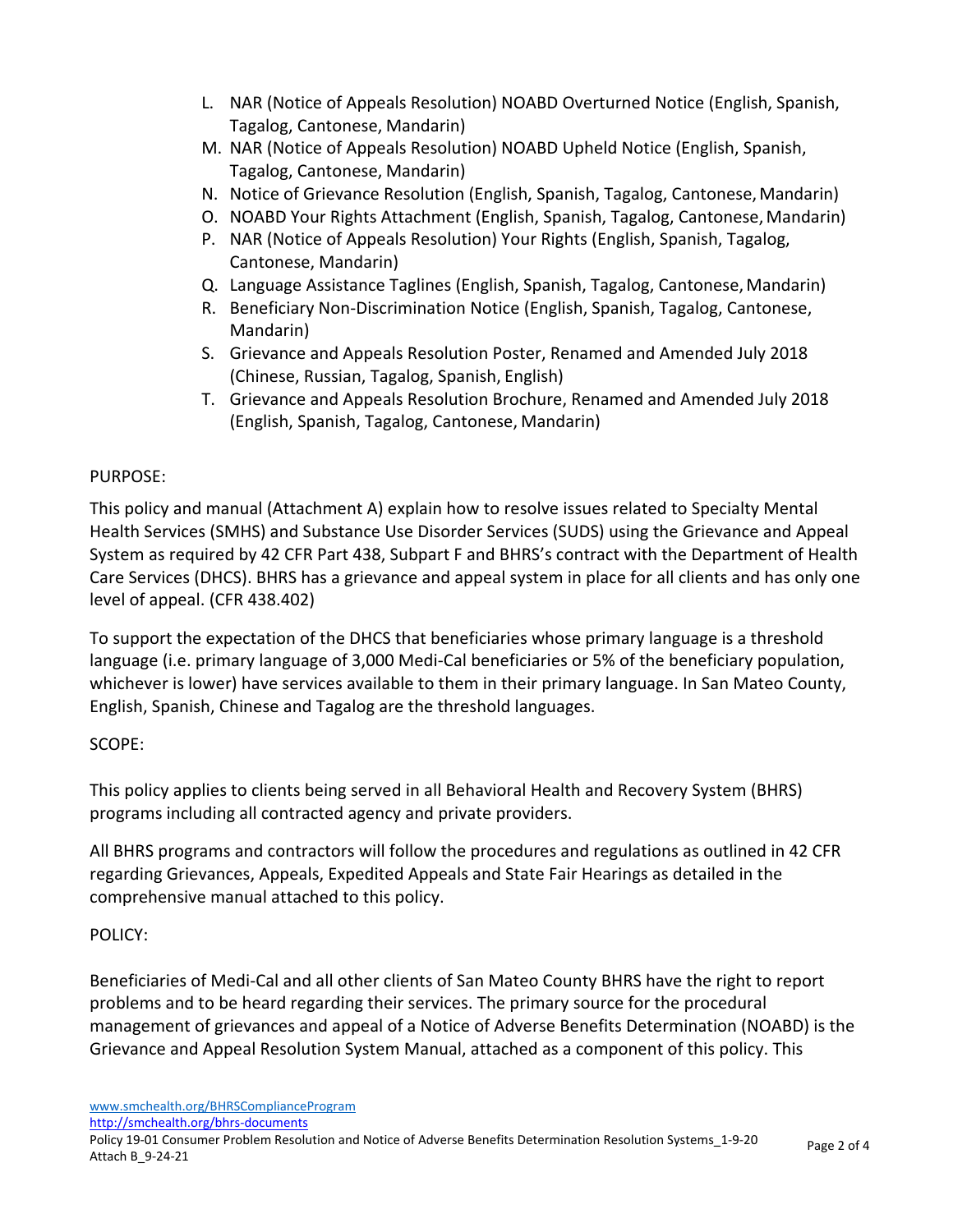manual explains the processes by which BHRS resolves grievances, appeals and State Fair Hearings as well as the processes to collect and track information about them.

Anti-Retaliation: Staff members, independent contractors, students, volunteers, and others working with BHRS shall not intimidate, threaten, coerce, discriminate against, or take any retaliatory action against individuals for exercising their rights granted by federal or state regulations, or for participating in any complaint/grievance or other process established by these regulations.

BHRS provides all information about the Grievance and Appeal System to all providers and contractors at the time they enter into a contract, at site certification visits and upon request. It is also available at our website:<http://www.smchealth.org/bhrs>

### Notice of Adverse Benefits Determination

A notice of Adverse Benefits Determination (NOABD) is a decision by BHRS and its contracted providers that limits or changes services to a client for any of the following reasons:

- 1. The denial or limited authorization of a requested service, including determinations based on the type or level of service, requirements for medical necessity, appropriateness, setting or effectiveness of a covered benefit.
- 2. The reduction, suspension, or termination of a previously authorized service.
- 3. The denial, in whole or in part, of [payment](https://www.law.cornell.edu/definitions/index.php?width=840&height=800&iframe=true&def_id=d66239b6cfc874cf42f9ff1eaaccf349&term_occur=2&term_src=Title%3A42%3AChapter%3AIV%3ASubchapter%3AC%3APart%3A438%3ASubpart%3AF%3A438.400) for a service.
- 4. The failure to provide services in a timely manner, as defined by the [State.](https://www.law.cornell.edu/definitions/index.php?width=840&height=800&iframe=true&def_id=ca92247e53beeed90570e93dd9ef3baa&term_occur=3&term_src=Title%3A42%3AChapter%3AIV%3ASubchapter%3AC%3APart%3A438%3ASubpart%3AF%3A438.400)
- 5. The failure of BHRS to [act](https://www.law.cornell.edu/definitions/index.php?width=840&height=800&iframe=true&def_id=3d07eea841654df2266f7a9fd3632f4c&term_occur=6&term_src=Title%3A42%3AChapter%3AIV%3ASubchapter%3AC%3APart%3A438%3ASubpart%3AF%3A438.400) within the specified timeframes regarding the standard resolution of [grievances](https://www.law.cornell.edu/definitions/index.php?width=840&height=800&iframe=true&def_id=3b0a2e73ccb28af32d7e4b1502dd72aa&term_occur=2&term_src=Title%3A42%3AChapter%3AIV%3ASubchapter%3AC%3APart%3A438%3ASubpart%3AF%3A438.400) and appeals.
- 6. For a resident of a rural [area](https://www.law.cornell.edu/definitions/index.php?width=840&height=800&iframe=true&def_id=d6b2c937e28f2e067f124bda4cfe0eb9&term_occur=1&term_src=Title%3A42%3AChapter%3AIV%3ASubchapter%3AC%3APart%3A438%3ASubpart%3AF%3A438.400) with only one [provider,](https://www.law.cornell.edu/definitions/index.php?width=840&height=800&iframe=true&def_id=1daf12b5f60f2d316a82cf2b0c33d729&term_occur=3&term_src=Title%3A42%3AChapter%3AIV%3ASubchapter%3AC%3APart%3A438%3ASubpart%3AF%3A438.400) the denial of an [enrollee'](https://www.law.cornell.edu/definitions/index.php?width=840&height=800&iframe=true&def_id=05539ddefc2d256d3e81e2d4e6e7c852&term_occur=1&term_src=Title%3A42%3AChapter%3AIV%3ASubchapter%3AC%3APart%3A438%3ASubpart%3AF%3A438.400)srequest to exercise his or her right, to obtain services outside the [network.](https://www.law.cornell.edu/definitions/index.php?width=840&height=800&iframe=true&def_id=80360f4a6529994d1999c43b2ca9249f&term_occur=1&term_src=Title%3A42%3AChapter%3AIV%3ASubchapter%3AC%3APart%3A438%3ASubpart%3AF%3A438.400)
- 7. The denial of a [client's](https://www.law.cornell.edu/definitions/index.php?width=840&height=800&iframe=true&def_id=05539ddefc2d256d3e81e2d4e6e7c852&term_occur=3&term_src=Title%3A42%3AChapter%3AIV%3ASubchapter%3AC%3APart%3A438%3ASubpart%3AF%3A438.400) request to dispute a financial liability, including cost sharing, copayments, premiums, deductibles, coinsurance, and other [client](https://www.law.cornell.edu/definitions/index.php?width=840&height=800&iframe=true&def_id=05539ddefc2d256d3e81e2d4e6e7c852&term_occur=2&term_src=Title%3A42%3AChapter%3AIV%3ASubchapter%3AC%3APart%3A438%3ASubpart%3AF%3A438.400) financial liabilities.

The BHRS Quality Management Department tracks all NOABDs. A copy of any NOABD issued must be provided to Quality Management either via fax at (650) 525-1762 or secure email at [HS\\_BHRS\\_QM@smcgov.org.](mailto:HS_BHRS_QM@smcgov.org)

### Client Grievances

A grievance means an expression of dissatisfaction about any matter other than an Adverse Benefit Determination. Grievances include, but are not limited to, the quality of care of services provided, aspects of interpersonal relationships such as rudeness by a [provider](https://www.law.cornell.edu/definitions/index.php?width=840&height=800&iframe=true&def_id=1a0ce7d7a3bfcb5dc5fe14032dc4305c&term_occur=1&term_src=Title%3A42%3AChapter%3AIV%3ASubchapter%3AC%3APart%3A438%3ASubpart%3AF%3A438.400) or employee, and failure to respect th[e client's](https://www.law.cornell.edu/definitions/index.php?width=840&height=800&iframe=true&def_id=05539ddefc2d256d3e81e2d4e6e7c852&term_occur=4&term_src=Title%3A42%3AChapter%3AIV%3ASubchapter%3AC%3APart%3A438%3ASubpart%3AF%3A438.400) rights regardless of whether remedial action is requested. [Grievances](https://www.law.cornell.edu/definitions/index.php?width=840&height=800&iframe=true&def_id=3b0a2e73ccb28af32d7e4b1502dd72aa&term_occur=4&term_src=Title%3A42%3AChapter%3AIV%3ASubchapter%3AC%3APart%3A438%3ASubpart%3AF%3A438.400) include a [client's](https://www.law.cornell.edu/definitions/index.php?width=840&height=800&iframe=true&def_id=05539ddefc2d256d3e81e2d4e6e7c852&term_occur=5&term_src=Title%3A42%3AChapter%3AIV%3ASubchapter%3AC%3APart%3A438%3ASubpart%3AF%3A438.400) right to dispute an extension of a deadline proposed by BHRS to make an authorization decision.

BHRS or its contractors shall not discourage the filing of grievances. A client need not use the term "grievance" for the complaint to be captured as an expression of dissatisfaction and,